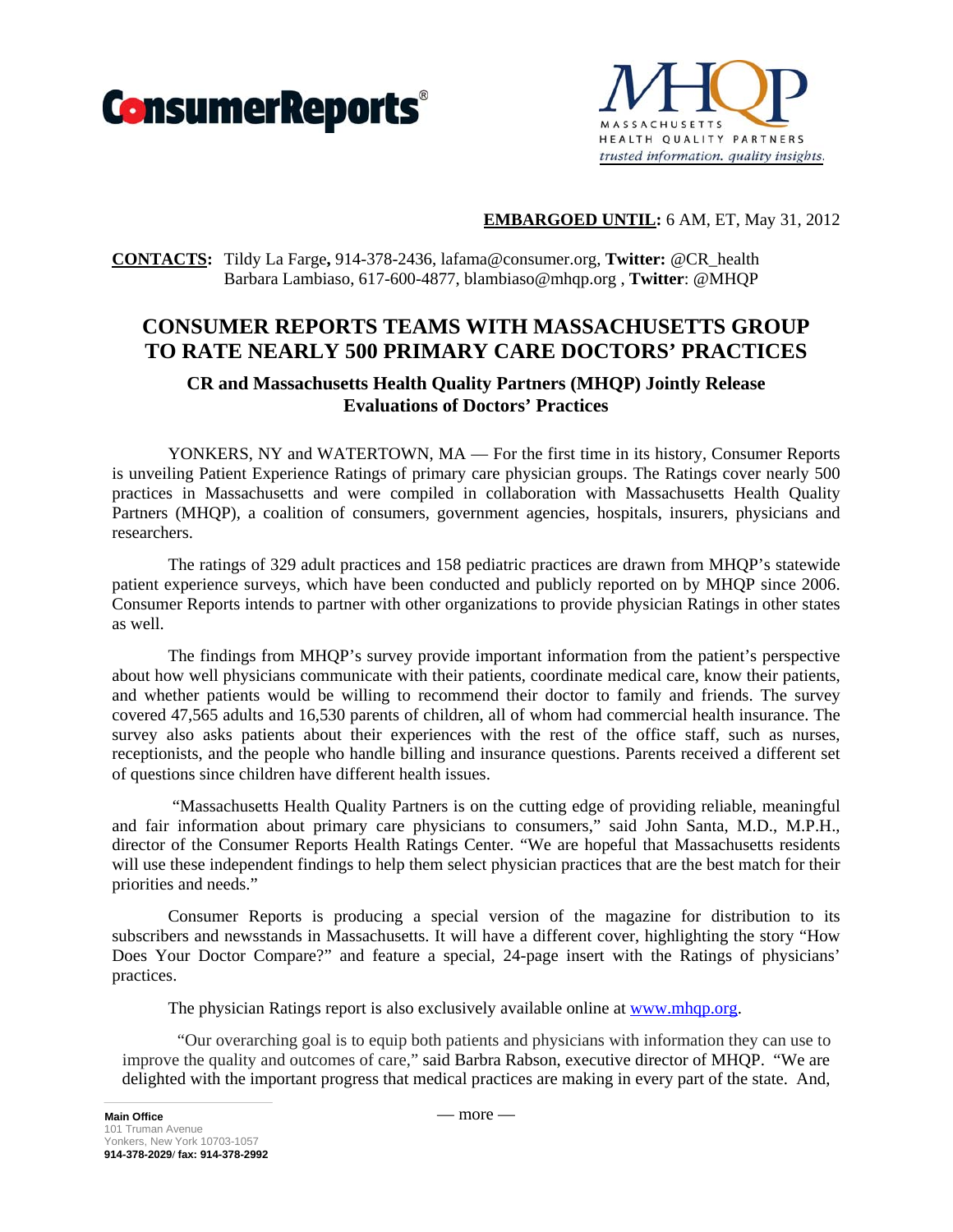even better, from a patient perspective, is the news that doctors continue to use the results from our surveys to improve patient care."

MHQP's patient experience reports offer opportunities for patients and physicians to work together to build strong partnerships and support patients to become more involved in their care decisions. Patients can use MHQP reports, now featured in Consumer Reports, to see how their own care priorities line up with their primary care practices and to better understand what to expect and ask for at the doctor's office in order to improve their own care and their relationship with their doctor. "Research spanning several decades and our own surveys show evidence of a meaningful link between better care experiences and improvements in health outcomes, more appropriate use of health care services, adherence to medical advice and treatment plans, and lower malpractice risk," said Rabson.

The Robert Wood Johnson Foundation funded the special doctor Ratings report through *Aligning Forces for Quality*, the Foundation's signature effort to improve the quality of care in 16 targeted communities across America. "This partnership is an important advance in our ongoing effort to prepare and disseminate easy-to-understand information on the quality of care," said Anne F. Weiss, M.P.P., Quality/Equality team director and senior program officer, Robert Wood Johnson Foundation. "Patients can use this information to make informed choices about their own care and become better partners with their doctors. Doctors and their care teams can use the reports to compare their performance to others and identify areas for improvement."

Consumer Reports' Dr. Santa noted that, regardless of where an individual may live in the Bay State, he or she is close to high-scoring practices. (Practices must have at least three physicians to be rated.) And while high- and low-scoring practices were found in all parts of the state, none of the seven regions scored better or worse overall than any other region. He also noted that while Massachusetts' 2006 health-reform law has increased demand for doctors, the Ratings suggest that the law hasn't made it harder for people who already have a primary-care provider to get the care they need.

Most practices received one of the top two Ratings in the MHQP survey. Still, the findings suggest that most practices have some room for improvement. Here's a look at some of the other statewide survey findings:

- **Sixty-three percent of survey respondents said their doctor was always informed and up-to-date about the care they received from specialists.** Consumer Reports recommends that patients make sure doctors know about the care they get from other providers, including other physicians as well as acupuncturists, chiropractors, herbalists, and other alternative health-care practitioners, and make sure they coordinate with your doctor as well. That can help to improve the quality of care and avoid duplicative care.
- **Seventy-two percent said someone always followed up with them to provide results on blood tests, X-rays, or other tests.** If patients don't get test results in a timely manner, or when their doctor promised them, they should call. And they should request a written copy for their files. Some practices use a secure online portal that provides access to test results and other information.
- **Fifty-seven percent said the front-office staff was always as helpful as they should be.** Patients should have patience, but let the staff know if they expect them to be more helpful. Patients who ask for more help are likely to get it. If they don't get the help they need, they should follow up with the office manager.

"These findings can be helpful to patients and to practices that are working to improve. If your practice doesn't perform well on one of the measures, or if you see a problem, it's best to have a conversation with the practice to see what they're doing to improve," said Rosalind Joffe, a patient from Newton who also co-chairs MHQP's Patient and Public Engagement Council.